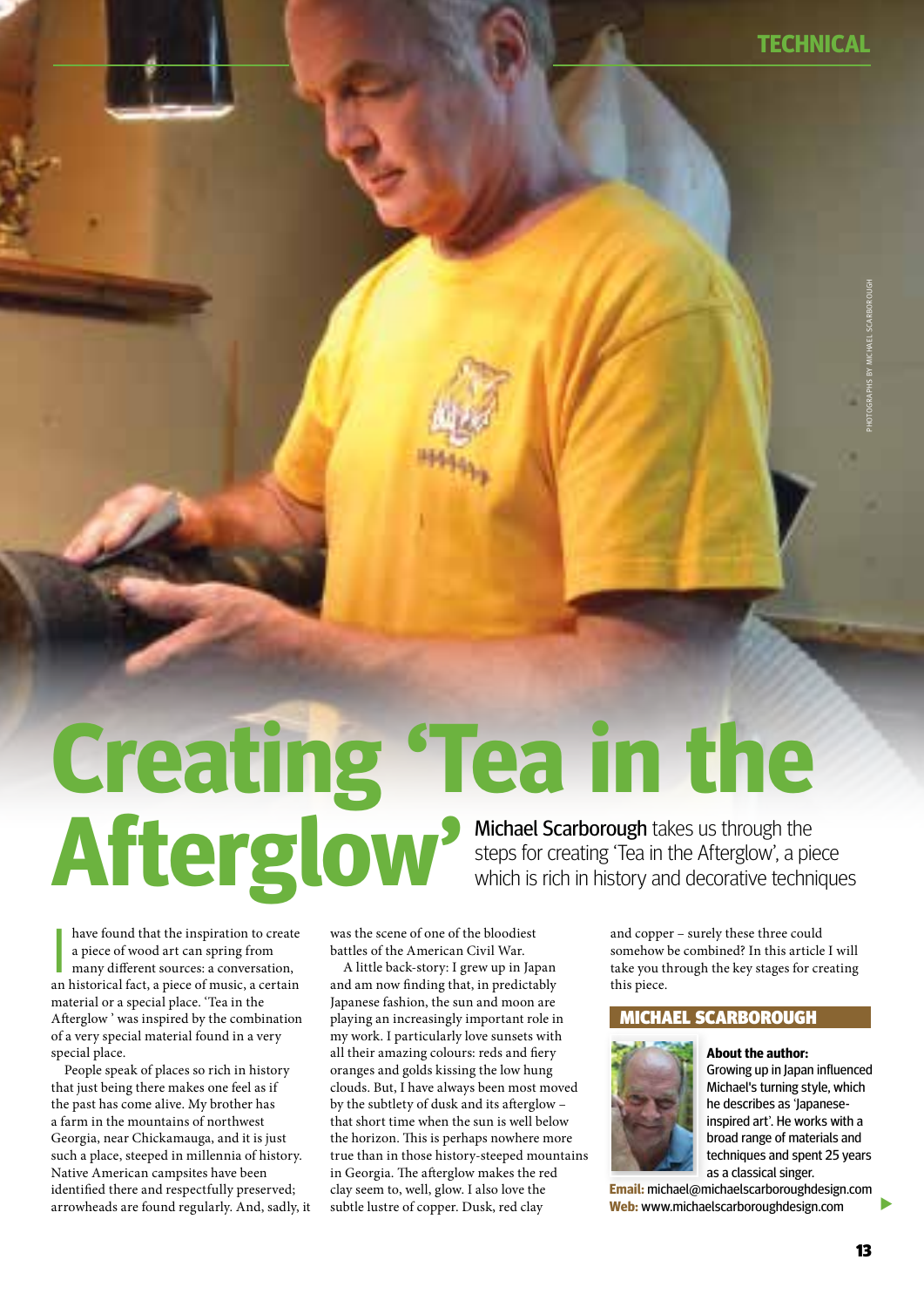# **< INSPIRATION**

t is not often that the inspiration for the<br>finish of a piece comes before the actual<br>form, but when it happens, I tend to just<br>go with it, which is what happened with 'Tea t is not often that the inspiration for the finish of a piece comes before the actual form, but when it happens, I tend to just in the Afterglow'. This willingness to listen

# SKETCHING THE IDEA TO THE LATHE

to the voice within is becoming a recurring theme in my work. But, what of the form for this inspired finish? What type of a piece would it be: a bowl, kettle or vase? The creative process can be an unpredictable one:

puzzled over it and sketched and<br>sketched some more, but I found mys<br>getting nowhere. I needed a subtle<br>form that spoke of the time between the puzzled over it and sketched and sketched some more, but I found myself getting nowhere. I needed a subtle full, round orb of the sun near the horizon and the formless black of night.

things don't always come to us in the order we wish they would. For instance, this piece came into being after its companion pieces, 'Tea at Sunset' and 'Tea at Midnight', had already been finished.



The piece was<br>then reversed on<br>the lathe, the throat<br>distribution then reversed on removed and the top created from poplar (*Liriodendron tulipifera*). I also fabricated a jam chuck to fit into the bottom of the workpiece. This jam chuck allows me easy access to the entire surface of the piece for finishing purposes.



 I keep a pad and pencil at my bedside in case any dreams that seem significant need jotting down. It is always an amazing thing to wake up in the morning and discover a dream I do not remember recounted on the pad. Well, imagine my amazement when I awoke during the 'Afterglow' pondering process to see this image scrawled on the paper! I decided there and then to set all other projects aside and begin work to bring this image into three dimensions.



Now the real fun began – the<br>finishing. I love finish, the better.<br>He gooier the finish, the better. finishing. I love finishing and I began by slathering the piece with a heavy coat of paint. I then rubbed some dry Georgia red clay into the wet paint. At this point, I decided to add beading

As I had no solid blanks large enough up blocks of maple (*Acer campestre*). to make the piece, I began by gluing I then planed the pieces glass-smooth and used two-part epoxy for its solidity and gapfilling properties.

I began turning, and the form I'd sketched

began to be coaxed out of the wood. To help

break up the mass of the piece, I'd decided to leave a raised band, which I hoped would have decorative carving, the design of which had yet to be determined. I chose to position the spout in that raised area. The interior was hollowed next.

> Once the clay and undercoat of<br>
> the entire piece with black, oil-<br>
> black, oilpaint were fully dry, I over-coated based paint. It is essential to use oil-based paint because it can be sanded and burnished in ways that acrylics cannot. When that coat of paint had really hardened, which took at least a week, I then sanded it to knock off the high points of clay. This is an incredibly dirty process as you are not only sanding paint, you are sanding dirt. Respirator and cross ventilation are a necessity. By using increasingly finer grades of sandpaper and then '0000' steel wool, this process also

# Hollowing

#### Finishing

to the wide raised band, as I had on the

upper band and the lid. I do not know what made me think of doing so, but I really like the effect it creates. I had begun the piece thinking I wanted a wave pattern carved there, but I have learned that when something comes along to spark an idea such as this, even if the process is well under way, I listen. Before committing fully to it,

# **OVER-COATING**

I sketch, I ponder, I meditate on it, I listen to the voice within, and, if it still feels like the right choice, I go with it. It is only now upon writing about this process that I realise that the beads were put into my subconscious by the view of the Georgia hills, marching, row upon row, almost like a serried ranks of soldiers, off into the distance.

begins to burnish the finish. I then began building layers of glaze mixed from spar varnish and decreasing amounts of the black paint. This building up of increasingly transparent layers creates visual depth in the finish of the piece. It is necessary to allow each layer to fully harden before applying the next.

**I chose to position the spout in the raised area**





**The hollowed interior The piece placed on a fabricated jam chuck**



#### **The piece covered with paint and some dry Georgia clay The clay, once dry**



**Building up layers of glaze mixed from spar varnish and black paint... ... creates increasingly transparent layers to give visual depth**





**The piece undercoated with black oil-based paint**



 $\blacktriangleright$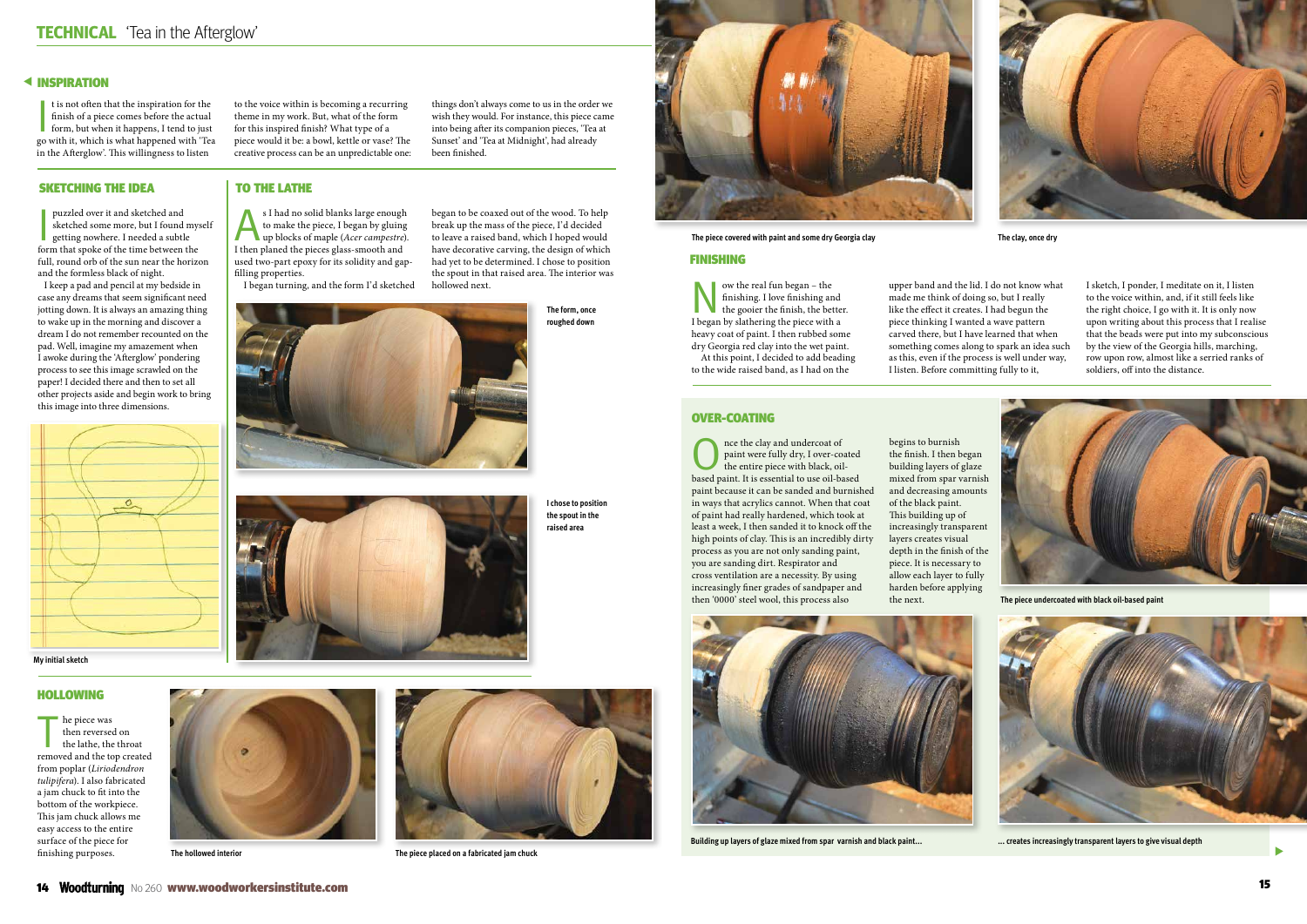







#### Applying copper leaf

he handle was then carved, followed by the spout. The initial shapes of both were created on the bandsaw. I then worked with rasps and files and a spindle sander used very judiciously. I finished it all off with hand sanding. I worked diligently to create a visual balance between the disparate parts of the piece. One misstep with a spindle sander can wreak havoc with that balance. Better to take the time to sand by hand than rush it and have to start a new spout.

I wrapped the handle in wire using the following method: I drilled a small hole in the back of the handle and then epoxied in the end of the wire to secure it in place. I then mixed a small batch of five-minute

> he careful viewer may wonder why the colour of the copper wire on the handle doesn't match the colour of the copper leaf. Simple answer: I had purchased copper wire with which to train Bonsai plants – only it turned out to be copper-plated wire and thinly plated, at that. In fact, it might have just been copper-coloured paint! One good buffing with waxed steel wool and it was good-bye copper 'plate'! In the end it worked out well, as these things most often do. There is enough copper colour left to relate to the other copper portions of the piece, but there is also a chromatic difference that adds interest.

epoxy, coated a portion of the handle with it and tightly wound the wire in place. I continued this process until I had the entire handle tightly wrapped. I kept a small dish of alcohol close at hand and wiped off the epoxy that inevitably oozed out during the process. This is a messy, messy process, to say the least.

# Carving the handle & spout

I then applied copper leaf to the beading. Being much thicker than gold leaf, copper leaf is far more forgiving in its application and might be a good bet for a first project in applying leaf. I used oil-based quick size as an adhesive and was not concerned about wrinkles or overlaps, as these would actually add to the rustic look of the piece. I find that leaving the piece chucked in the lathe makes the leafing process far easier than having it flat on the bench. Once the leafing was completed, the spout was inserted and the handle mounted.

s a last step, I gently sprinkled<br>
rottenstone on the piece and<br>
waxed over it with clear paste wax. rottenstone on the piece and| The rottenstone gathers in the beads and around the spout and handle and gives a sense of age to the piece. It also acts as a very fine abrasive and, when buffed along with the wax, adds a subtle glow to the finish.

Creating a patina on the leaf and the rest of the piece involved long processes using lots of chemicals, glazes and waxes. After lots of

experimentation and sample-making, the initial warm brown patina on the leaf was created by using ferric chloride and ferric nitrate. I also used household ammonia, but did so outdoors. In all cases, I wore eye protection, a respirator and gloves.

Over the patinated leaf, I sponged on mixes of oil-based paints: ochre, sienna, umber – lots of earth tones to fit the overall feel of the piece. I also added a bit of the original clay to the mix to create a sense of chromatic harmony. There is no specific formula to any of this other than to experiment, experiment, experiment and play a lot. Warning: when you find a formula you like, may I suggest that you write it down, as details can be forgotten in the 'Eureka' moments of discovery. I look back at some of the pieces created in my pre-note-taking days and think, "I'd give anything to know how I did that."

Once I had the copper where I liked it, I waxed the entire piece using dark oakcoloured wax and dry pigments as follows: I wrapped a piece of cotton cloth on my finger, dipped it in wax, then in the dry pigment. Again, earth tones were used along with a bit of the original clay for chromatic harmony. The coloured wax/pigment combination stays in the slight crevices left in the finish and also gathers in the beads.

### Final flourishes

All of the glazes and wax are sufficient to seal the copper. But those same layers of wax will grow rich with age and, in time, a glowing patina will encase the entire piece.



**The template for the handle The handle, once cut out on the bandsaw and carved**

**The various stages of creating the spout**



**Applying copper leaf to the beading**



 $\overline{a}$